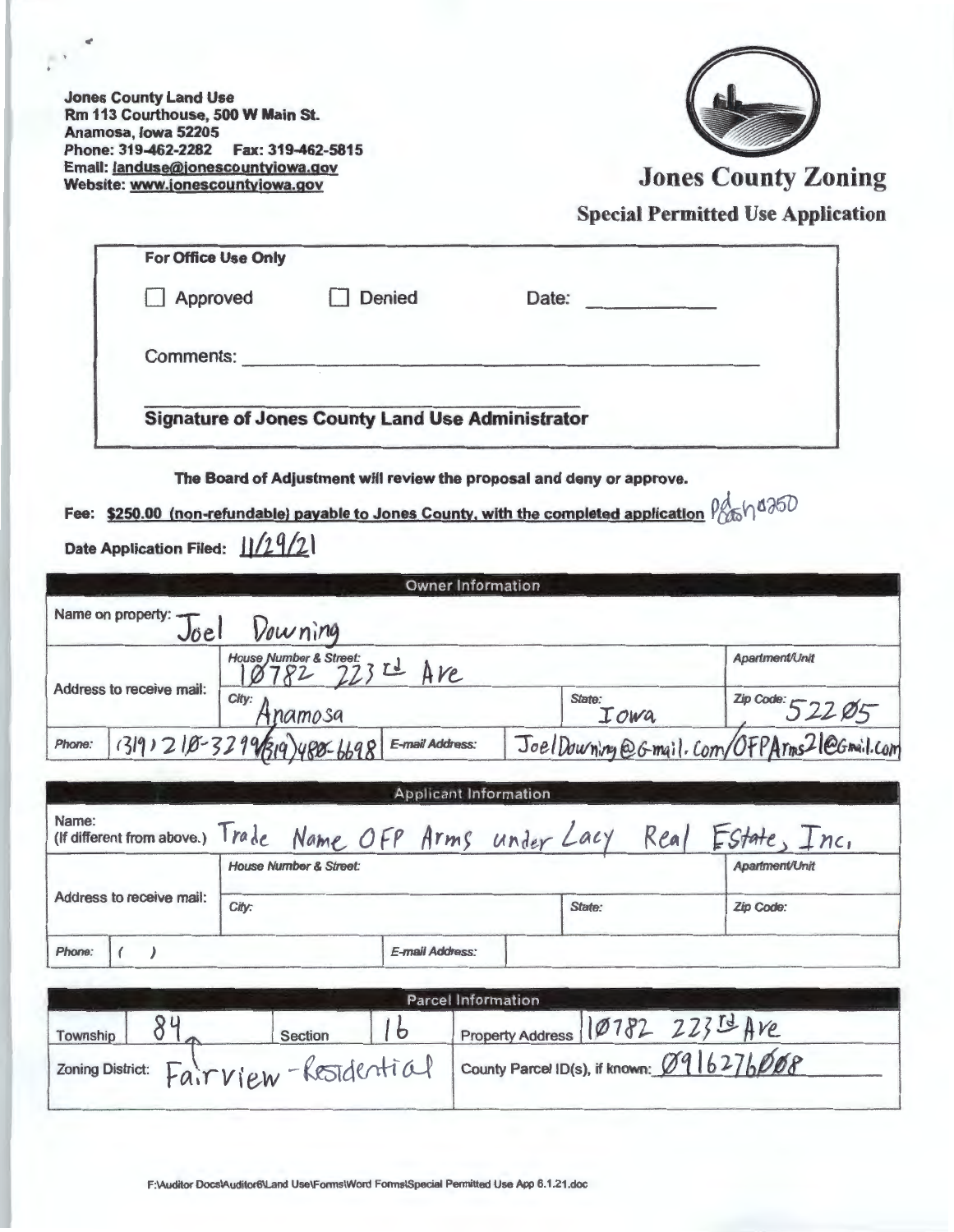| Additional information regarding the parcel(s), if any:                                                                                       |  |
|-----------------------------------------------------------------------------------------------------------------------------------------------|--|
| <b>Proposed Use</b>                                                                                                                           |  |
| Attach a site plan indicating the location of any existing, and proposed, buildings and driveways.                                            |  |
| Attach a copy of the entrance access permit from the County Engineer, if any.                                                                 |  |
| Attach a narrative providing the following information:                                                                                       |  |
| Expected traffic volumes, including the impact on local roads and access to hard surface roads.<br>۰                                          |  |
| Noise impact on surrounding property owners, residents, and livestock.<br>٠                                                                   |  |
| Provisions for sanitary services (permanent and/or temporary waste disposal plans).                                                           |  |
| The narrative shall include any additional information required in the Zoning Ordinance for the specific permitted use<br>requested.          |  |
| Additional information and regulations may be required of properties located in a Critical Resource Area Overlay (Section 9<br>of Article V). |  |
| Additional information may be requested by the County to assist the Board of Adjustment in considering the application.                       |  |
| A and A2 - Agricultural District Special Permitted Uses Article V - Section 1. and 2. D.                                                      |  |
| Auxiliary dwelling units subject to Article XI.                                                                                               |  |
| Bed and breakfast inns subject to Article VIII.                                                                                               |  |
| Churches or other places of worship, including parish houses and Sunday school facilities.                                                    |  |
| Commercial recreation uses subject to Article IX.                                                                                             |  |
| <b>Communication towers subject to Article XIV.</b>                                                                                           |  |
| Home-based Industries subject to Article VII.                                                                                                 |  |
| Kennels and Animal Shelter Requirements subject to Article XXI.                                                                               |  |
| <b>Public and private stables.</b>                                                                                                            |  |
| Quarry and Extraction Uses subject to Article X.<br>Seasonal dwelling units subject to Article XI.                                            |  |
| $\Box$ Seed, feed, biofuel plants, (biodiesel, ethanol) and other direct farm supply businesses.                                              |  |
| Wind Energy Conversion Systems (WECS) under 100 Kilowatts subject to Article XV.                                                              |  |
| Wineries and other Value Added Agricultural Products.                                                                                         |  |
| Quarry and Extraction Uses subject to Article X.                                                                                              |  |
| <b>X R - Residential District Special Permitted Uses</b><br>Article V - Section 3. D.                                                         |  |
| Animal shelters subject to Article XXI.                                                                                                       |  |
| Auxiliary dwelling units subject to Article XI.                                                                                               |  |
| Bed and breakfast inns subject to Article VIII.                                                                                               |  |
| Churches or other places of worship, including parish houses and Sunday school facilities.                                                    |  |
| X Home-based industries subject to Article VII.                                                                                               |  |
| Parks, playgrounds, golf courses (public and private), service organizations, and recreational uses.                                          |  |
| Schools (public and private), educational institutions, preschools, and day care facilities.                                                  |  |
| Wind Energy Conversion System (WECS) - Small subject to Article XV.                                                                           |  |
| <b>Article V - Section 4. E.</b><br>RMH - Residential Manufactured Housing District Special Permitted Uses                                    |  |
| Home-based industries subject to Article VII.                                                                                                 |  |
| <b>Article V - Section 5. D.</b><br>C1 - Commercial District Special Permitted Uses                                                           |  |
| Bed and breakfast inns subject to Article VIII.                                                                                               |  |
| <b>Communication towers subject to Article XIV.</b>                                                                                           |  |
| Wind Energy Conversion Systems (WECS) - Small subject to Article XV.                                                                          |  |
| Wineries and other Value Added Agricultural Products.                                                                                         |  |
| Article V - Section 6. D.<br>C2 - Highway Commercial District Special Permitted Uses                                                          |  |
| Bed and breakfast inns subject to Article VIII.                                                                                               |  |
| <b>Communication towers subject to Article XIV.</b>                                                                                           |  |
| Wind Energy Conversion Systems (WECS) - Small subject to Article XV.                                                                          |  |
| Winerles and other Value Added Agricultural Products.                                                                                         |  |
| Adult entertainment uses subject to Article XII.                                                                                              |  |
|                                                                                                                                               |  |
| 11 - Industry District Special Permitted Uses Article V - Section 7. D.                                                                       |  |
| Adult entertainment uses subject to Article XII.                                                                                              |  |
| <b>Communication towers subject to Article XIV.</b><br>Quarry and Extraction Uses subject to Article X.                                       |  |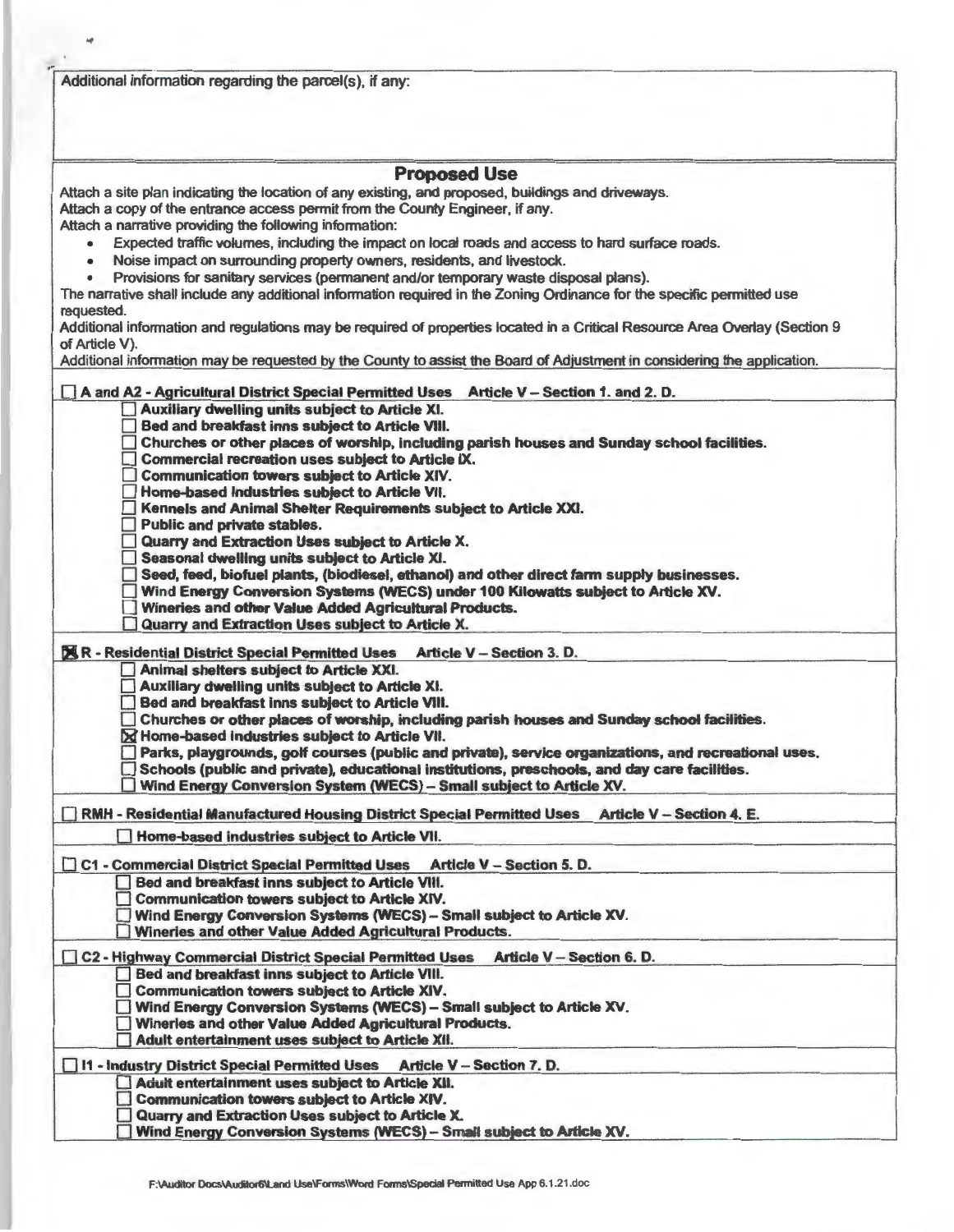The land parcel(s) must comply with the minimum lot area, front, rear, and side yard setbacks, and maximum height restrictions in the applicable district, as described in the Jones County Zoning Ordinance. The Jones County Zoning Ordinance is available in the office of the Jones County Auditor, or on-line at www.jonescountyiowa.gov.

The applicant is responsible for reviewing the provisions of the Jones County Zoning Ordinance prior to submitting this application.

DNR Storm Water Permits are required when development disturbs one acre or more of land. For more information, contact the Department of Natural Resources at (515) 725-8417 or contact Clark Ott at (563) 927-2640 and ask for storm water permit assistance.

Special Permitted Use applications are submitted to the Jones County Board of Adjustment for consideration and approval or denial. The Board of Adjustment may apply additional conditions for approval, as may be warranted to mitigate any deleterious effects of the proposed use. The decision of the Board of Adjustment may be appealed by filing a petition with the District Court within thirty (30) days after the decision has been issued by the Board of Adjustment.

This development is subject to, and shall be required, as a condition of final development approval, to comply with the Code of Iowa and all Jones County ordinances, requirements, and standards that are in effect at the time of final development approval.

The undersigned applicant certifies under oath and under the penalties of perjury that the foregoing information is true and correct.

plicapt Signature

..

 $\frac{1}{2}$ 

Date

Owner Signature (if different than above) Date

| <b>QUESTIONS</b>                 | <b>WHO TO CONTACT</b>                      |  |  |
|----------------------------------|--------------------------------------------|--|--|
| <b>Flood Plain Determination</b> | Flood Plain Coordinator 319-462-4386       |  |  |
| <b>Access Permit for Drive</b>   | County Engineer 319-462-3785               |  |  |
| 911 Address                      | 911 Coordinator 319-462-2735               |  |  |
| Well and Septic                  | <b>Environmental Services 319-462-4715</b> |  |  |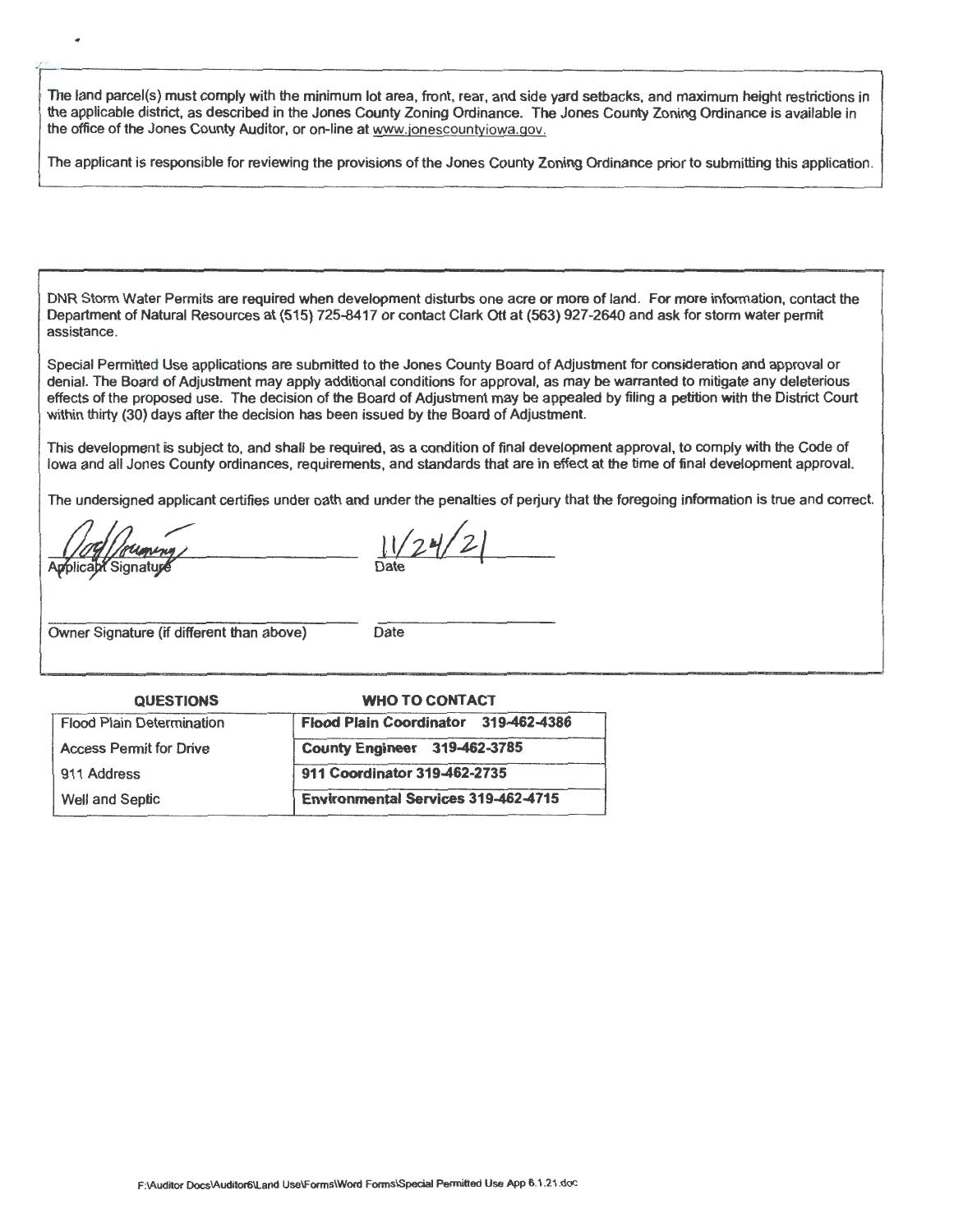I am in the process of starting a business online from home. The business trade name is OFP Arms. My reason for needing this temporary zoning is because I am applying for my Type 07 Federal Firearms License (FFL) to be able to sell and manufacture firearms and sell ammunition online to out of state residents. Major wholesalers require you to have an FFL even though an FFL is not required to sell parts and ammunition but the license is usually needed to create an account with the wholesalers.

 $\mathbb{R}^2$ 

My main business objective will be the online sale of ammunition and parts. My goal is to get my company growing online before it becomes a brick and mortar store. I plan on doing more once I move my business to a commercial zoned building in Anamosa.

While in residential my focus will be online sales for ammunition and parts. Firearms will be on an order to acquire basis until I have a brick and mortar location, meaning I won't be keeping firearms for sale in stock until I move out of my home location. Consumers will be able to order from me online and I won't be required to have the item shipped to my home first so I will not need to keep much in stock at the physical address. I will be able to have items shipped straight to the consumer or other licensee's straight from my sources from my website once payment is confirmed. What I keep in stock for ammunition and parts will be for local consumers that I will deliver or ship to them such as hunting ammunition/parts/gear and training/duty ammunition and parts that will be focused for our LEO with discounted rates, non-LE will be able to purchase certain ammunition and parts as well.